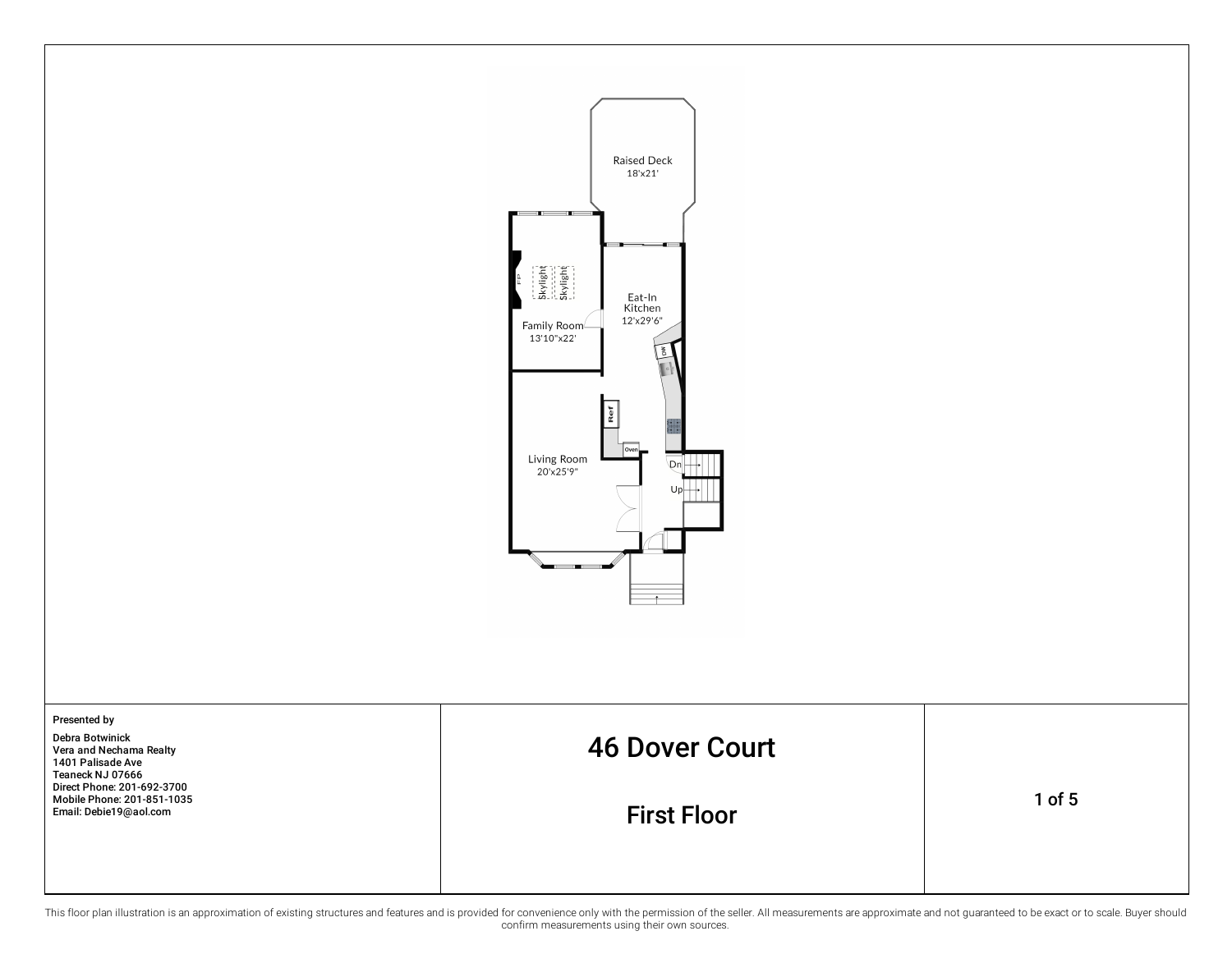



This floor plan illustration is an approximation of existing structures and features and is provided for convenience only with the permission of the seller. All measurements are approximate and not guaranteed to be exact o confirm measurements using their own sources.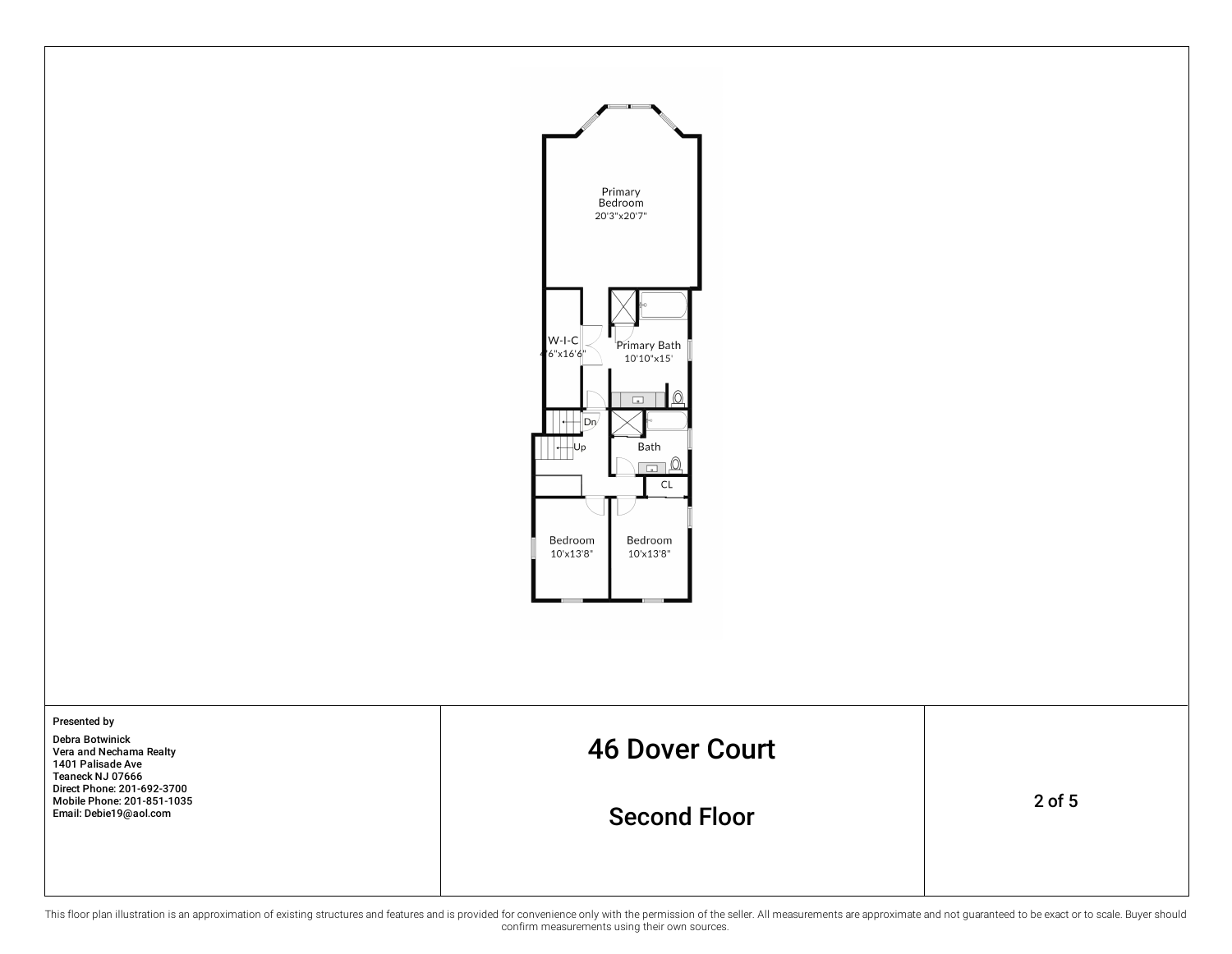

This floor plan illustration is an approximation of existing structures and features and is provided for convenience only with the permission of the seller. All measurements are approximate and not guaranteed to be exact o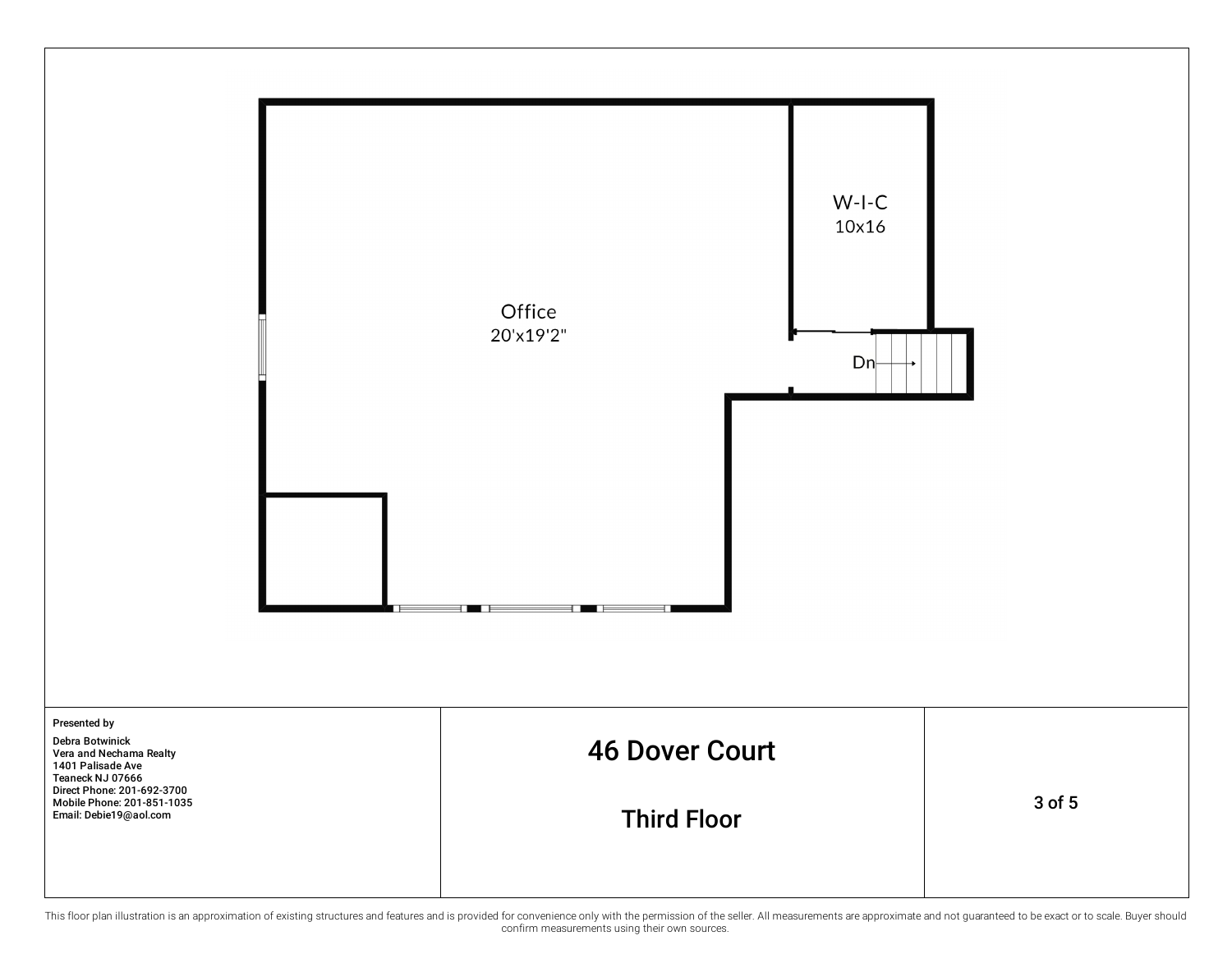

This floor plan illustration is an approximation of existing structures and features and is provided for convenience only with the permission of the seller. All measurements are approximate and not guaranteed to be exact o